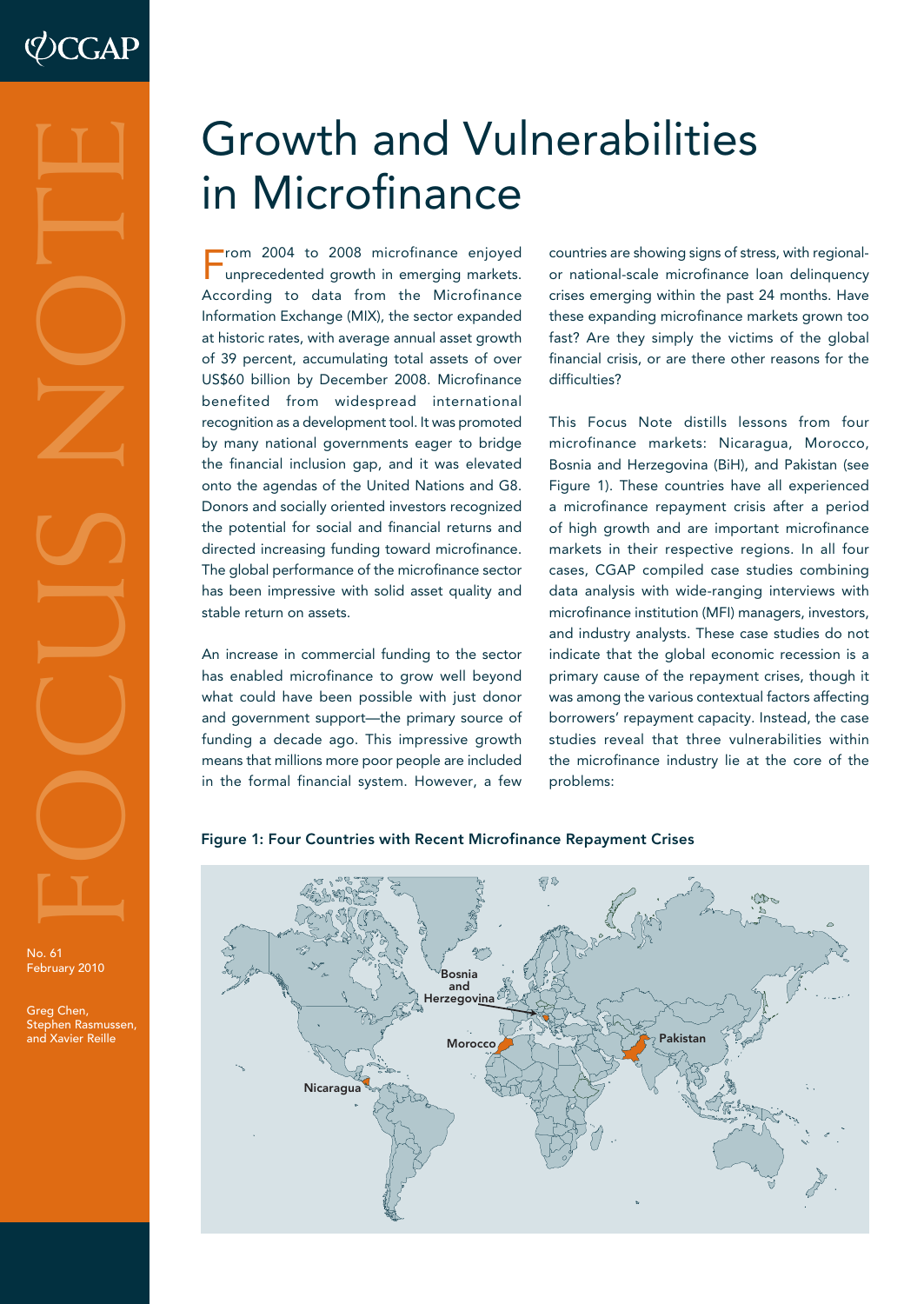- 1. Concentrated market competition and multiple borrowing.
- 2. Overstretched MFI systems and controls.
- 3. Erosion of MFI lending discipline.

This Focus Note begins by briefly telling the story of recent growth in the four countries leading into the credit delinquency crises. The second section describes the key contextual factors that affected the severity and spread of the crises. The third section breaks down the three internal industry vulnerabilities that lie at the heart of the problems. This is followed by a discussion on how market infrastructure and tools can help to mitigate some of the dangers. The note concludes by placing these experiences within the broader context of the global microfinance story and makes recommendations to strengthen the industry.

# 2004 to 2008: The Growth Story

The microfinance industry grew at unprecedented rates over the past five years. Growth was driven by increasingly competent and confident MFIs with a social mission to increase outreach to the poor and the unbanked. At the same time, there were also

strong incentives for MFIs to grow since funding, national influence, and international recognition all flowed to the largest players. Figure 2 illustrates how fast our four focal countries expanded their microcredit loan portfolios, with compound annual growth rates (CAGR)1 between 33 percent and 67 percent, in line with or above the MIX average of 43 percent for the same period.

#### Growth Was Led by Credit Services

MFI market expansion was driven by MFIs that relied on credit products and credit delivery methods common in microfinance. There are, however, substantial differences in the credit approaches in the four countries. Lending directly to individuals or microenterprises is the preferred approach in BiH and Nicaragua, whereas lending through groups dominates in Morocco and Pakistan. Expansion was driven by a combination of the addition of branches in new markets and growth in existing markets through larger loans and new products. Increases in loan size were particularly pronounced in Nicaragua, BiH, and Morocco. But the most common characteristic in all four countries was that savings was neither a major



Figure 2: Growth of MFIs

*Source*: MIX data, Pakistan data from the Pakistan Microfinance Network.

1 CAGR represents the year-over-year growth rate over a specified period.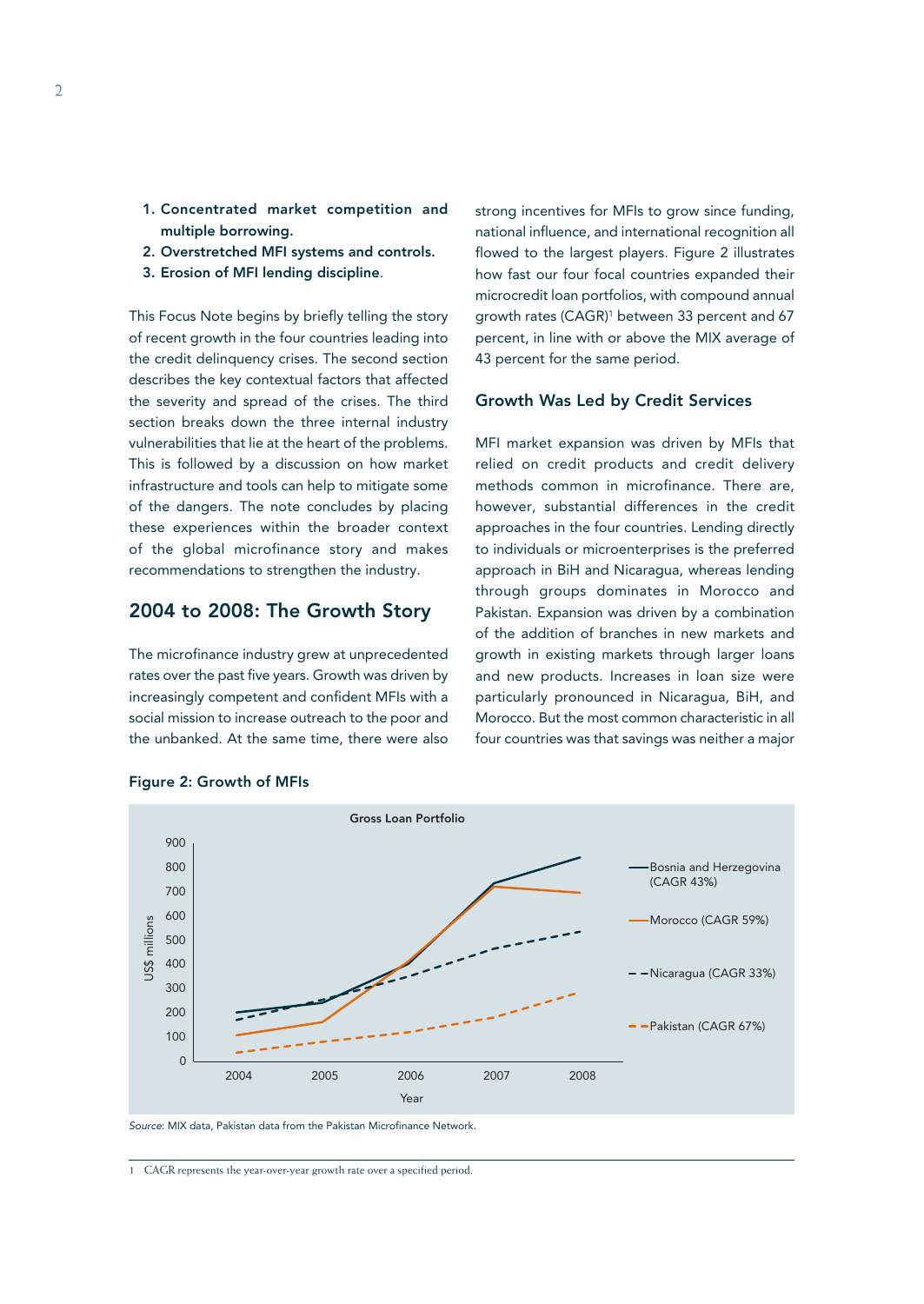



*Source:* MIX panel data.

service nor a large source of funds (see Figure 3). The ratio of savings deposits to outstanding loans in each country remained under 10 percent throughout the period, in sharp contrast to the MIX global average of 46 percent.<sup>2</sup>

# Fueled by Abundant Funding— Especially Debt

During this period donors and social investors began to channel larger amounts of funds to MFIs across the globe, generating a significant supply "push" behind the growth story. The abundance of funding gave MFIs greater confidence as well as the capital to grow at a faster pace. The stock of cross-border investments in microfinance reached US\$10 billion by 2008, a seven-fold increase over the prior five years.3 Foreign investors concentrated their investments in a few select countries, including BiH and Nicaragua.<sup>4</sup> Many MFIs relied on

debt capital from foreign lenders to support their growth. In addition, MFIs sourced capital on their local markets through commercial banks and local apex funds. This was especially pronounced in Morocco where 85 percent of microfinance assets were financed by loans from commercial banks at the end of 2008.<sup>5</sup> In Pakistan loans from a national apex fund and domestic commercial banks largely replaced earlier donor support. The emphasis on MFI borrowing contributed to a rise in financial leverage—the ratio of MFIs' total assets to their equity base—rising from 3 to 5.5 between 2004 and 2008 in our four focal countries.<sup>6</sup>

## Initially, Financial Performance Remained Solid

Early in the growth period, MFI financial performance was strong in these four countries compared to global benchmarks. MFIs maintained

<sup>2</sup> Calculated based on data for 914 MFIs in 2008. Median is 29%.

<sup>3</sup> CGAP funding flows research.

<sup>4</sup> Fifty-one percent of development finance institutions'—government-sponsored financial institutions promoting economic development outstanding portfolio for microfinance as of December 2008 was concentrated in 10 countries (Russia, Bulgaria, Peru, Morocco, Serbia, Romania, Ukraine, BiH, Ecuador, and Azerbaijan).

<sup>5</sup> Morocco Central Bank, December 2008.

<sup>6</sup> Nonbank financial institutions in the MIX data set followed a similar trend, with a combined financial leverage ratio increasing from 2.9 to 4.25 for the same period.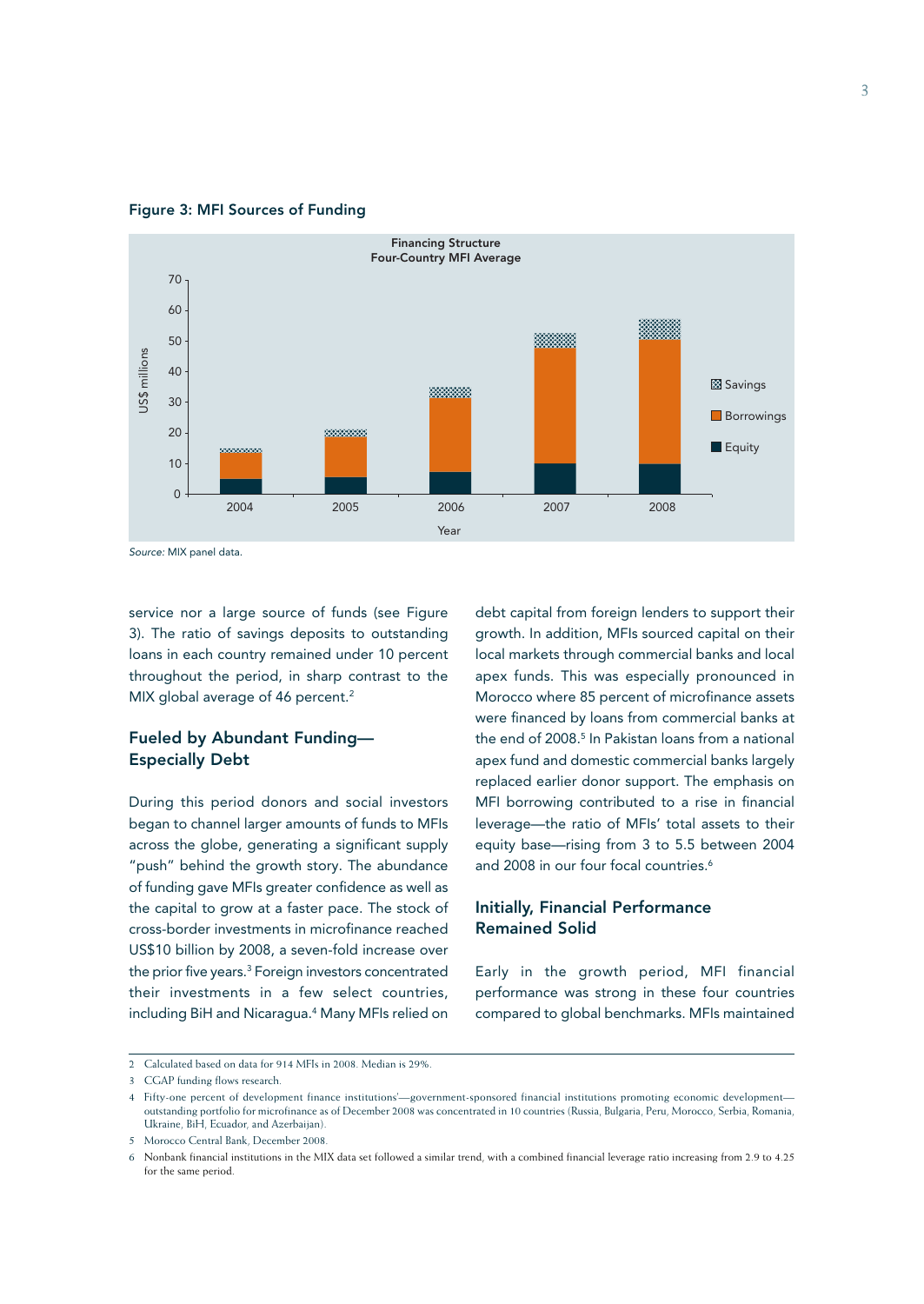good portfolio quality, stable net interest margins, and stable or increasing profitability. Combined with higher financial leverage, this performance improved return on equity in Morocco and BiH through 2007 as shown in Figure 4. This sound financial performance gave MFIs and investors reasons to be optimistic, $7$  though new risks were looming.

#### Later, Credit Quality Deteriorated and Growth Slowed

The growth increased outreach, which had long been sought in microfinance, but it was only after several years of growth that credit repayment problems began. Signs of industry stress were reported among industry players in 2007, but delinquency problems did not appear in MFI reports until early 2008 in Morocco, and in the

other countries not until late 2008 or early 2009. Figure 5 shows the sharp rise in portfolio-at-risk (PAR)8 by June 2009.9 In three of the countries PAR exceeded 10 percent, the threshold used here to define a serious repayment crisis. Only BiH reported PAR of less than 10 percent, but this was on account of aggressive loan write-offs.<sup>10</sup> This sharp rise in PAR is a sobering reminder of how volatile microfinance asset quality can be.

Some of the unique elements of each country's microfinance loan repayment crisis add to our understanding of what happened.

• Nicaragua's delinquency crisis affected all 22 major MFIs. A large pocket of delinquency developed in one northern region at the epicenter of the *no pago* (no payment) movement. Here a group of borrowers with



#### Figure 4: MFI Profitability

*Source:* MIX panel data.

<sup>7</sup> Credit risk ranked only eighth in *Microfinance Banana Skins Report 2007* (an annual publication on industry risk by the Center for the Study of Financial Innovation) during the credit boom but had risen to the top risk by the time the second survey was done in April 2009. http://www. citibank.com/citi/microfinance/data/news090703a1.pdf

<sup>8</sup> PAR is calculated using the following sources: BiH—AMFI MCO Network data; Morocco—MIX data for 2004–2008 and JAIDA sources for June 2009 estimate; Nicaragua—Asomif Network data; Pakistan—MIX data for 2004–2008, CGAP estimate for June 2009.

<sup>9</sup> Throughout this paper we use the standard measure of PAR of loans with payments more than 30 days late (i.e., PAR 30 days).

<sup>10</sup> An MFI's PAR can be reduced by aggressively writing off loans. The decision to write off loans is usually at the discretion of an MFI's board. The June 2009 write-off ratios in the four focal countries were BiH, 4.1%; Pakistan, 3.66%; Morocco, 2.90%; and Nicaragua, 1.84%. Write-offs in Nicaragua were calculated using composite data from the MFIs Banex and Pro-Credit; for Pakistan the figure is derived from a sample of five MFIs.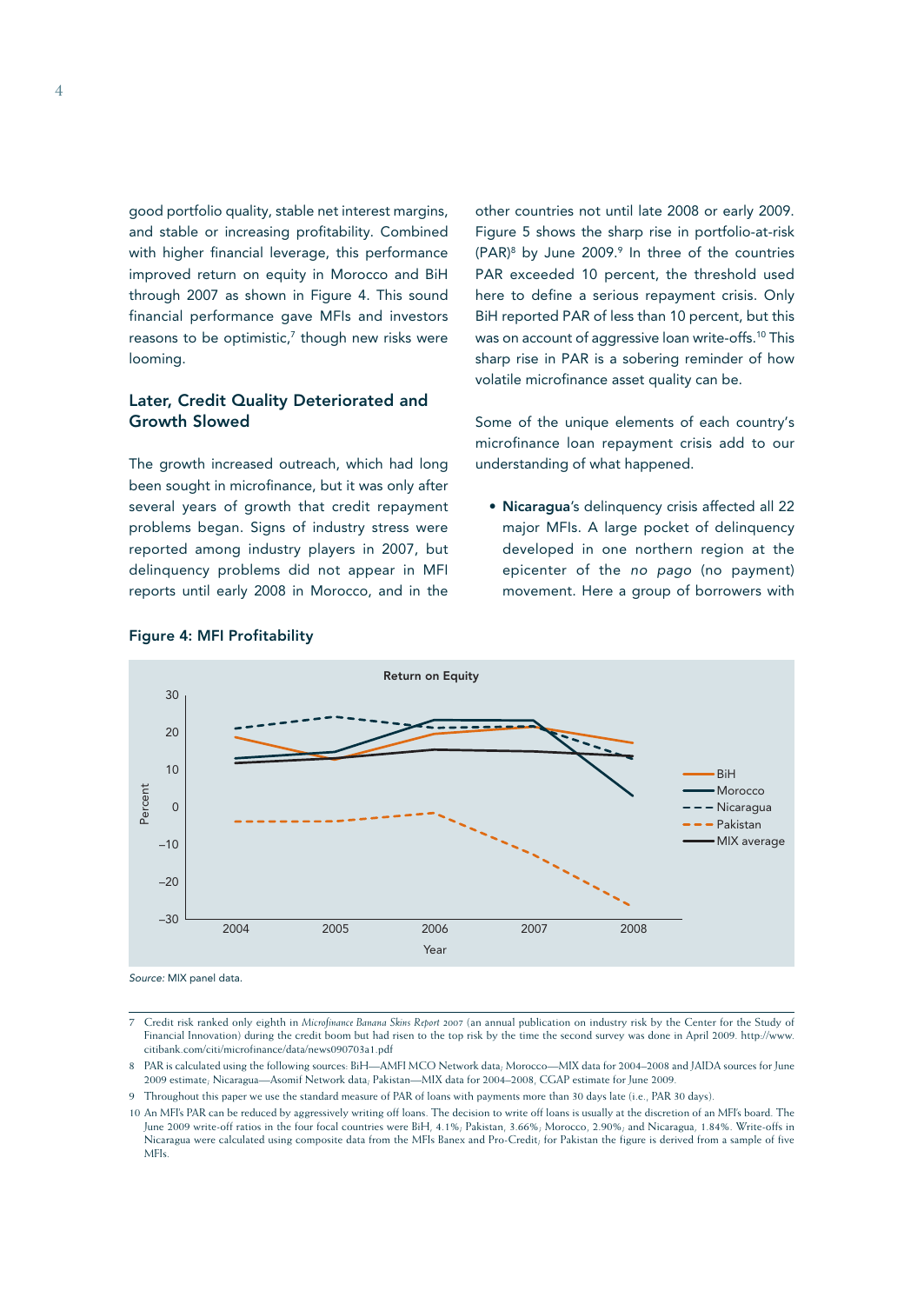

Figure 5: Rising Loan Delinquency in MFIs

*Source:* See Footnote 8.

strong political connections and support from the ruling party collectively decided to forgo their repayment obligations.

- In Morocco all 12 MFIs began to experience rising delinquency, but the problem spiked sharply when the merger and acquisition of a large distressed MFI became public.<sup>11</sup>
- BiH's problems rose to the surface in late 2008 closely following the recession in Europe. Nearly all the 12 largest MFIs experienced a sharp rise in PAR, reaching 7 percent in June 2009. This figure would have been even higher except that MFIs had already begun to aggressively write off loans.
- In Pakistan microfinance was hit by a wave of borrower groups refusing to repay their loans in late 2008 in the central part of Punjab Province in semi-urban areas adjacent to the provincial capital of Lahore. The impact was initially concentrated in one MFI, but at least one other MFI has had a sharp rise in PAR in 2009, and it is likely that at least three MFIs lending in this same region now face significant repayment difficulties.

## Context Matters…

Loan delinquency crises are complex events made more difficult to interpret by contextual forces. The four case studies show that three contextual forces affected the pace and scope of the crises: the macroeconomy, local events, and contagion factors. These contextual forces, however, were not the primary causes.

## Macroeconomy: Global Economic Recession

Microfinance has earned a reputation as a resilient industry emerging largely unscathed through the East Asian crisis of 1997 and Latin American crisis of 2000. The global economic recession beginning in 2008 has been more widespread and severe. In some cases, microfinance borrowers have been affected by the economic downturn, job losses, and declining flow of remittances. Late payments on loans have recently risen across the microfinance industry. The MIX median for PAR rose to nearly 3 percent by December 2008, and the Symbiotics<sup>12</sup>

<sup>11</sup> See Reille (2010).

<sup>12</sup> Symbiotics is a microfinance investment intermediary based in Switzerland. Since December 2005 Symbiotics has produced the SYM 50 index based on monthly performance data from 50 large MFIs.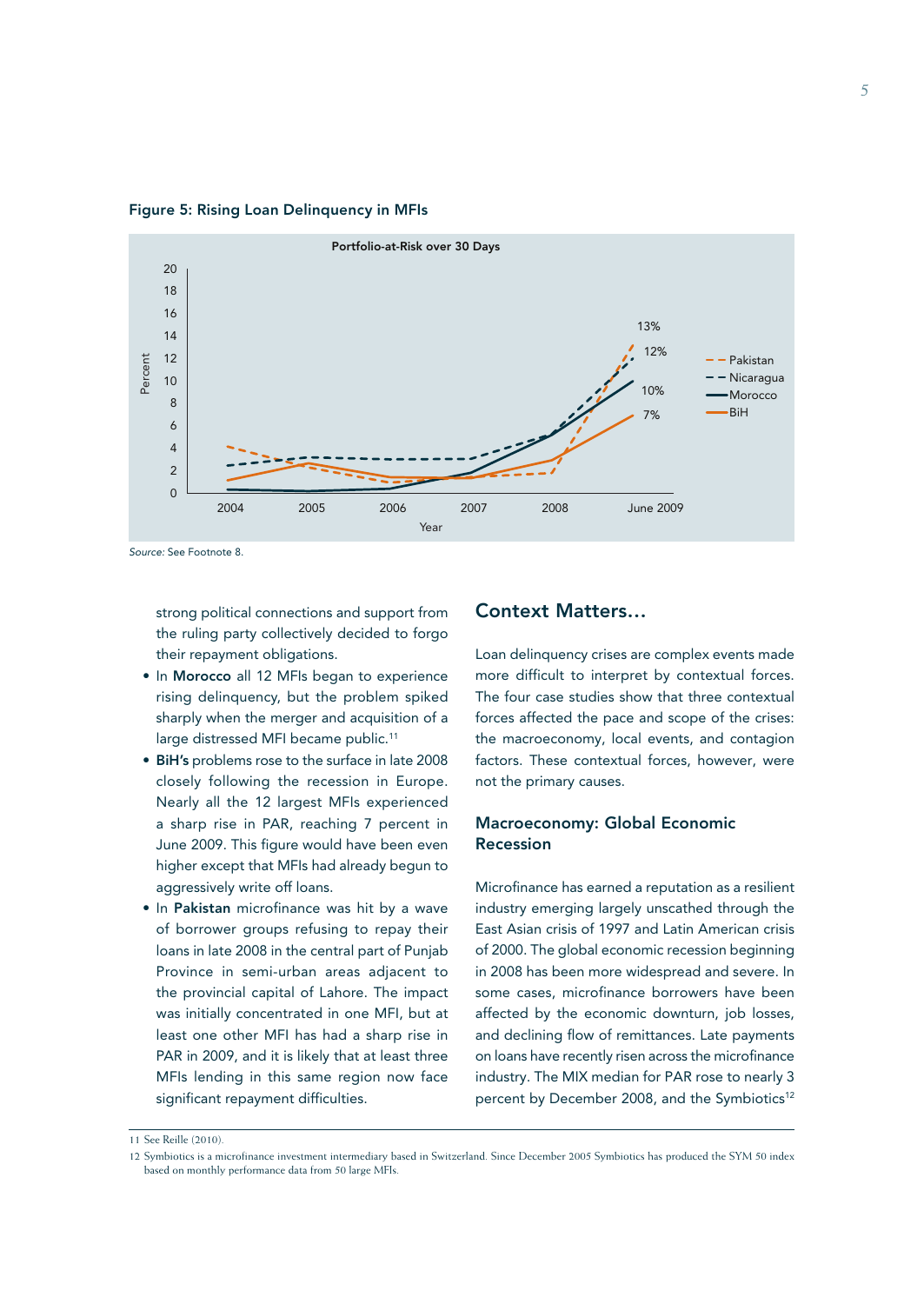SYM 50 median PAR rose to over 4.5 percent by June 2009 (see Figure 6). But these increases were mild compared to the delinquency crises in our four countries, and many countries have managed to sustain strong repayment during the global economic recession. The four case studies reveal that the economic recession was an aggravating factor but not a principal cause of the repayment crises. Most of the MFI managers interviewed by CGAP didn't name the global crisis as the primary cause of their recent repayment problems.

#### Local Events: Politicians, Religious Leaders, and Borrower Associations

As microfinance grew, it inevitably attracted more attention, sometimes unwelcome attention. This has included resistance from local political leaders or religious institutions voicing objections, such as the poor should not have to repay loans, the poor are not in a position to negotiate favorable terms, women should not be borrowers, or simply, microfinance is not a part of the solution to the problems of the poor. Sometimes MFI practices draw criticism (e.g., unsavory loan collection methods). At times this has led to groups of borrowers being organized to speak out against MFIs and to even going so far as to refuse to repay



loans. The *no pago* movement organized by a politically influential group of borrowers created a sizeable pocket of delinquency in a northern region of Nicaragua. In Pakistan a loan waiver proclamation by a local politician, and the spread of false loan waiver news stories, gave momentum to the mass default there. These local events influenced the crises and the public dialogue about the crises, but they were symptoms of underlying vulnerabilities within the microfinance industry itself and not root causes of the crises.

## Contagion Factors: How Far and Fast Can Credit Crises Spread?

Repayment problems in microfinance have typically been more confined events that did not affect markets at regional or national levels. However, when news or rumors spread quickly through media or social channels, the chances of a wider and deeper repayment crisis increase and confidence in the sector can decline. The precipitous takeover of a large MFI in Morocco signaled that it might not be able to continue to provide loans, dampening incentives to repay. The discussion of this in the press accelerated the failure of this MFI and even affected other MFIs. The political support by President Ortega of the *no pago* movement at the



*Source:* Symbiotics, November 2009; MIX Benchmarks, December 2008.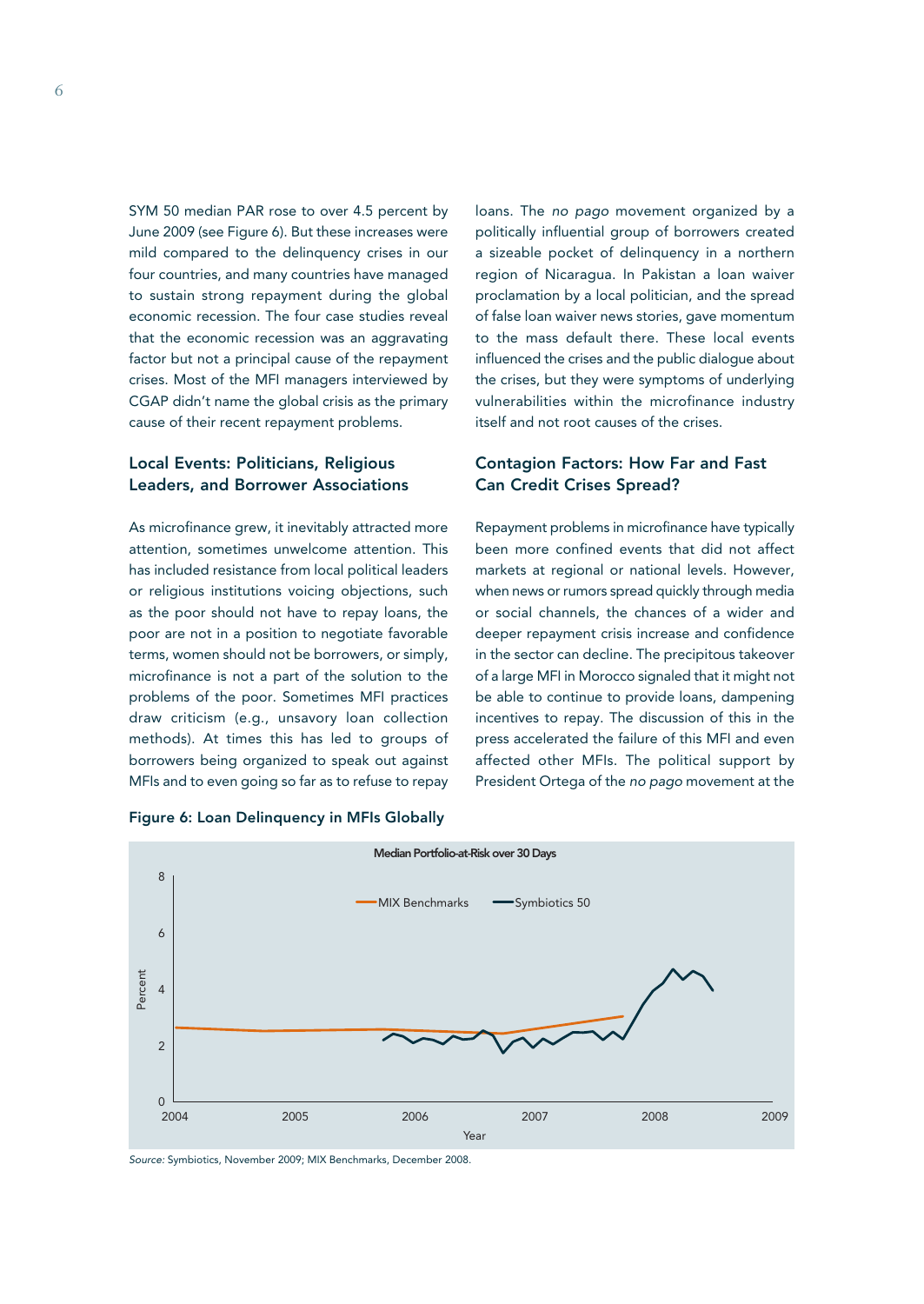|            | % active borrowers with<br>loans from >1 MFI | <b>Sources</b>                                                             |
|------------|----------------------------------------------|----------------------------------------------------------------------------|
| Nicaragua  | 40 (2009)                                    | Interview with director of Nicaraguan MFI                                  |
| Morocco    | 40 (2007)                                    | Central bank and credit information sharing<br>among the five largest MFIs |
|            | 39 (2008)                                    |                                                                            |
|            | 29 (2009)                                    |                                                                            |
| <b>BiH</b> | 40 (2009)                                    | MFI clients survey, MiBOSPO                                                |
| Pakistan   | 21 (2009) Nationwide                         | Pakistan Microfinance Network                                              |
|            | 30 (2009) Districts with repayment crisis    |                                                                            |

Table 1: Levels of Multiple Borrowing

beginning of the crisis received press coverage that widened and deepened the repayment problems in Nicaragua. In Pakistan, social networks aided by mobile telephone connections rapidly escalated a small local problem into a wider regional crisis across semi-urban, Punjabi-speaking, low-income communities. These social networks can also set the boundaries beyond which a crisis is unlikely to spread. The refusal of borrower groups in Pakistan to repay did not spread to rural areas or regions with cultures distinctly different from the crisisaffected areas.

# The Heart of the Problems…

While many factors influence the course of a crisis, the case studies reveal that three vulnerabilities within the microfinance industry lie at the heart of the problems.

## Concentrated Market Competition and Multiple Borrowing

Growth naturally introduced higher levels of competition in our four case countries. One factor that intensified the competition was that leading MFIs did not spread their services out

evenly and instead competed more aggressively in concentrated geographic regions. This lending concentration increased the likelihood that clients borrowed from more than one MFI. In Morocco, the central bank estimated that 40 percent of borrowers had loans from more than one MFI just as the repayment crisis began. There are similar precrisis estimates for Nicaragua, BiH, and Pakistan. (See Table 1.)

Concentration is partly due to simple probability: as MFIs grow they are more likely to run into other MFIs. But there are deliberate decisions by MFIs that reinforce this tendency. MFIs often devise strategies that prioritize markets with greater economic activity and higher population density, increasing the likelihood of overlapping with other MFIs targeting those same areas for the same reasons. In Pakistan and Morocco it had been a common practice among some MFIs to follow other MFIs into local markets so that they can lend to the same borrower groups. Early entrants are the first to screen and train new borrowers whereas later arrivals can skip over these up-front preparatory steps. Managers report that this practice lowers client acquisition costs, $13$  at least in the short run.

13 This practice makes an MFI's expansion costs appear lower and more appealing to prospective investors, but it understates the likely future costs once the MFI begins to expand into untouched new markets.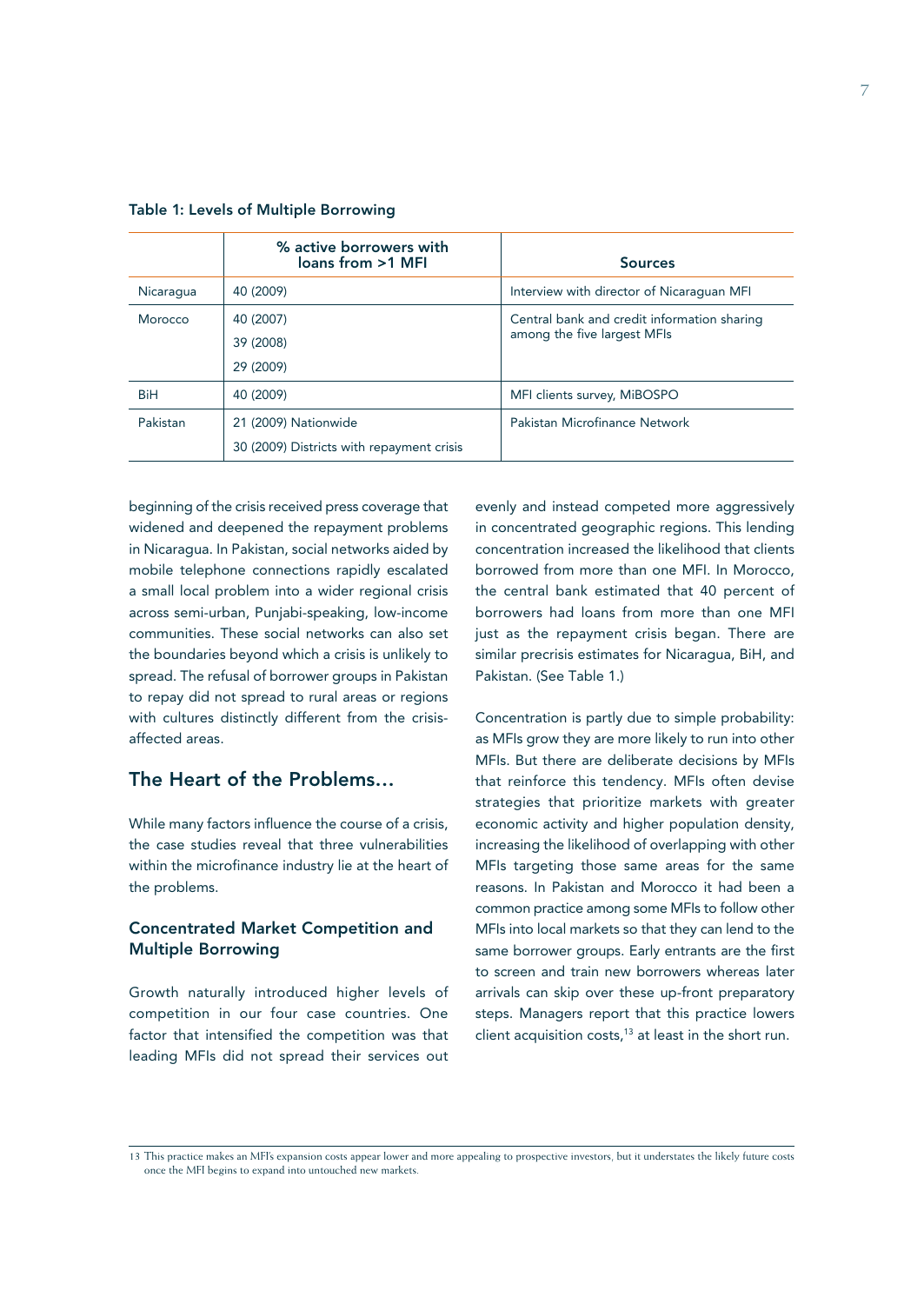Multiple borrowing is not a new phenomenon. As highlighted in *Portfolios of the Poor,* poor households regularly borrow from multiple sources to smooth their cashflows (Collins, Morduch, Rutherford, and Ruthven 2009). Competition enables clients to benefit from wider choice as microfinance transforms from a sellers' to a buyers' market. As one microfinance leader in India remarked: "Remember that until 2–3 years ago, customers had no choice" (Srinivasan 2009). By accessing loans from several MFIs or alternating between loans, a borrower is less constrained by the rigid loan repayment schedules typical of microfinance loans. Some evidence show that multiple borrowing may even be associated with better repayment rates in some environments (Krishnaswamy 2007).

While the benefits can be substantial, competition can introduce new market dynamics that are not always easy to see. One expert notes: "The popular forms of microcredit have thrived precisely because they imposed restraint on both lenders and borrowers, such as through joint liability and those rigid weekly payments…. However, the arrival of *competition* has at times severely tested these methods by enabling people to quietly borrow from more than one MFI at a time" (Roodman 2009).

Growth in our four countries introduced two new dynamics that altered basic market behavior.

Borrowers are less dependent on a single MFI. One of the underlying premises of microfinance is that borrowers repay their loans in order to sustain a relationship that allows them to get another, often larger, loan. This delicate relationship between lender and borrower can be gradually undermined as ever higher levels of multiple borrowing take hold in a crowded market. Borrowers can default with one MFI, whether by choice or out of sheer necessity, and still retain their borrowing relationship with other MFIs. They may not even have much incentive left to try to work things out

with the lender. The balance of MFI to borrower relationships was even more delicate in the four countries since the relationships were almost exclusively for loans and did not include deeper ties around savings, other financial services, or even provision of nonfinancial services. The diminished incentive to repay means that late payments are more likely to occur and, in some cases, to gain momentum leading to a larger repayment crisis.

Borrowers can borrow larger total amounts than before. With more choices, borrowers have the option to increase their total borrowings. Many MFIs, especially in group-based lending, keep their loan sizes small expecting that their borrowers will be able to meet their full borrowing needs from additional sources. This tacit loan syndication lowers an MFI's exposure to any single borrower and also means borrowers have access to additional liquidity from which to repay their various loans. In these ways multiple borrowing can be beneficial to borrowers and the overall market.

Yet these same conditions also make it more likely that some clients will begin to borrow amounts beyond their means. In our focal countries borrowers often moved from having no choices of formal credit to having several choices within a few years, rapidly increasing their ability to borrow more. The common practice of gradually raising loan sizes to ensure borrowers remain within their repayment limits is less useful as a risk management tool when borrowers can easily raise their total borrowings from multiple sources. A book about the credit crisis of 1999 in Bolivia made an apt analogy, "Apparently credit is like good food: when seated at the table in front of a feast, many people eat too much and regret it later…" (Rhyne 2001). The wide range of credit options can lead some borrowers to take on repayment obligations that exceed their cashflow. While it is difficult to precisely define when a borrower becomes over-indebted,<sup>14</sup> or to measure informal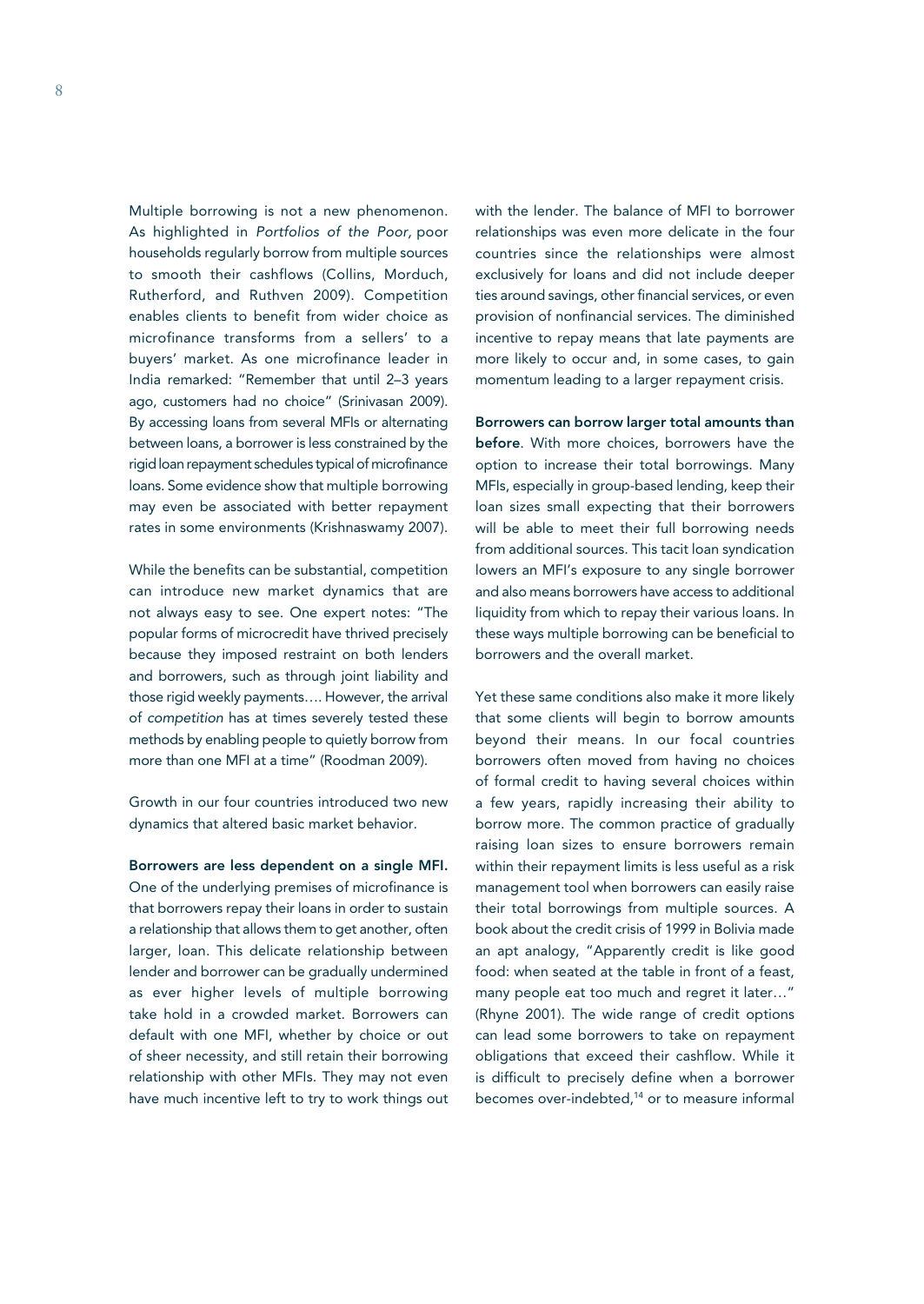credit obligations, it is clear that many borrowers' total debt exposure increased significantly in our four countries. This was particularly true in BiH and Morocco. A study estimated that 16 percent of borrowers in BiH reported being close to exceeding their repayment capacity (EFSE/MFC 2008). An MFI manager in BiH remarked in retrospect, "We gave clients more than they could handle. At the time some of them could pay but now because of the economy they can't."

The four case countries illustrate how concentrated lending and competition, particularly when introduced rapidly, can diminish incentives to repay and can weaken the risk-mitigating effects of MFI loan size limits. Subtle changes in repayment incentives and amounts of borrowing can change market dynamics and potentially lead to repayment crises. In some circumstances MFIs adapt to these changes and manage risk well. This has been the reputation of Bolivia over the last decade following a repayment crisis in 1999, for example. But our four case countries show that more competitive market conditions can increase credit risks.



#### Overstretched MFI Systems and Controls

As growth kicks in MFIs are stretched in new ways, and three kinds of capacity gaps were found in our case countries.

Adding large numbers of staff in a short time can mean new staff are not well prepared for their jobs. MFIs must recruit, train, and promote large numbers of staff to grow. MFIs in the four countries added nearly 40 percent new staff each year. MFIs in Pakistan had the largest expansion of staff, with a net increase of 9,600 individuals from 2004 to 2008. Under normal conditions, staff might receive three to six months of on-the-job training before assuming new responsibilities. Rapid growth requires MFIs to assign staff more quickly into responsible positions, sometimes resulting in less care being taken in recruitment, training, and preparation. Managers also reported that staff shifted from one MFI to another more frequently as demand for new staff across MFIs escalated. Maintaining a consistent staff culture is more difficult in growth environments.15 (See Figure 7.)



*Source:* MIX data, Pakistan data from the Pakistan Microfinance Network.

14 Over-indebtedness is usually defined as when a borrower's repayment obligations of loan principal and interest exceed his or her cashflows.

15 MIX data do not show any discernable patterns in the total borrowers-to-staff ratios. We speculate that this is due to the rapid introduction of new staff who begin with few clients which is blended together with the higher productivity of more experienced staff. The two factors combined may largely cancel each other out for significant stretches of time during periods of higher growth.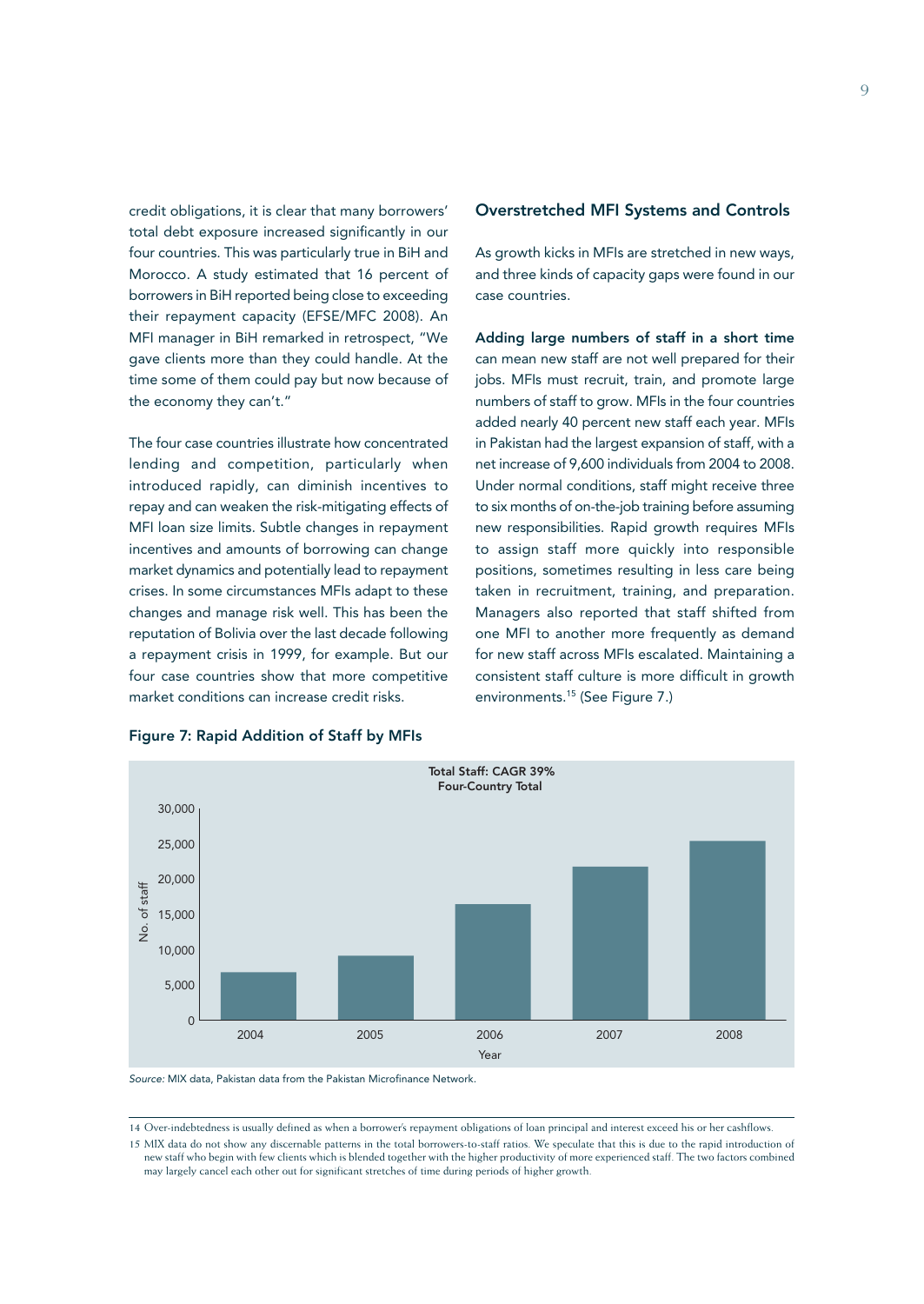Rapid growth places a higher premium on a strong middle management cadre. Most strong MFIs have established a sound head office but few have the requisite depth at a middle-management level to support rapid growth. When an MFI is still small, the head office can provide direct oversight of field operations. Rapid growth changes this, as senior management must deal with increasing pressures from external stakeholders, such as investors and regulators, even as their operations grow. It puts a premium on capable mid-level managers to oversee more distant large-scale operations. Typically, frontline branch staff are promoted to fill middle-management positions. These newly minted middle managers may be experienced in sales and loan recovery, but they must make a switch to the different skills and outlook required for management. Looking back, an MFI manager in Pakistan regrets overburdening regional managers with supervision responsibilities for as many as 75 branches. This MFI is rethinking its entire middle-management approach. Another manager in Pakistan, whose MFI appears to have avoided many of the worst repayment problems, noted, "Any organization that grows beyond its supervisory capacity can end up facing high defaults."

Growth strains internal controls that are critical to maintain discipline and minimize fraud. Inadequate internal controls were cited as the most common weakness by MFIs in BiH, Morocco, and Nicaragua. From 2005 to 2008 the internal audit staff of a leading MFI in Morocco doubled whereas the total staff grew fivefold. Straining to meet growth targets combined with less strict oversight compliance undermined internal controls. MFIs in Pakistan failed to effectively implement policies requiring visits to the borrowers' homes and did not enforce rules to ensure that loans were disbursed directly to the end-borrowers. Looser

internal controls created gaps that led to lapses in credit discipline described in the next section. In Morocco a leading MFI grew by 150 percent in 2006 with an obsolete management information system producing misleading reports contributing to the delinquency crisis soon after.

In the countries that have already experienced deteriorations of credit quality MFIs acknowledge that their internal capacity did not keep pace. As an MFI director in BiH remarked, "We were focused on competing instead of building our capacity." An investor added, "These MFIs were growing so rapidly, they didn't have time to put proper risk management in place, and they didn't see the downturn coming."

#### Erosion of MFI Credit Discipline

In growing and competitive markets MFIs are likely to take more risks to acquire new customers and expand their product offerings. An MFI manager in BiH recalled, "There was just something in the air to compete. Other MFIs started to come to our region and to take a piece of our pie, so we decided to jump and do the same things." The attitudes and priorities of MFI managers filtered down to frontline staff who were given short-term focused performance incentives that emphasized growth and market share. In some cases these incentives came at the expense of credit discipline and contributed to the later delinquency crises.

MFIs intent on making profits and growing fast emphasize operational efficiency. Managers search for cost savings by reducing the frequency of group meetings, streamlining borrower analysis, or using new delivery infrastructure. Often these new credit approaches are popular with clients who can access services even more quickly and easily. However, these changes in credit underwriting and delivery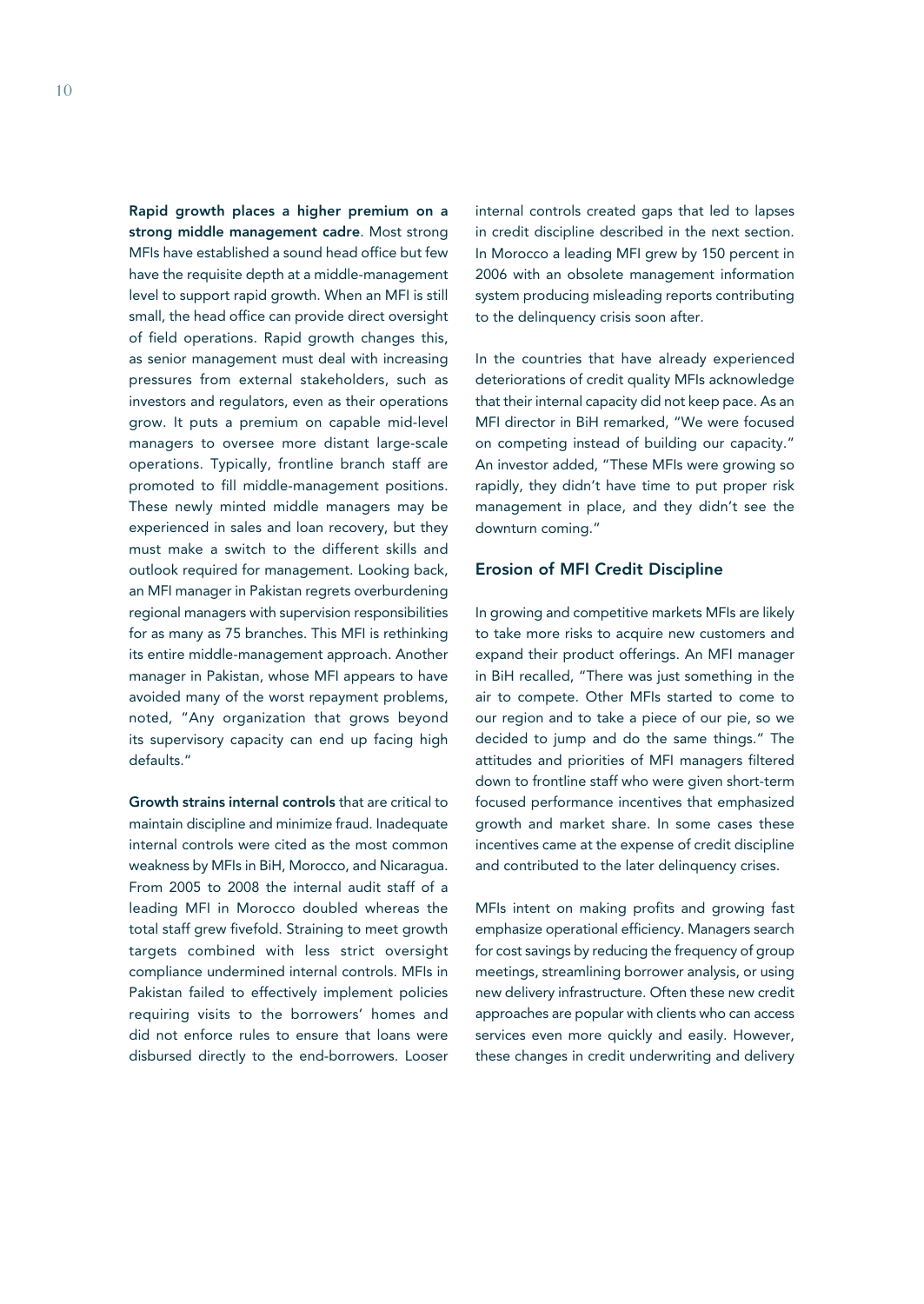must be balanced with an accurate assessment of a borrower's credit capacity, which requires sound knowledge of the behavior and livelihoods of clients. One of the risks of growth is that MFIs may neglect customer services and relationships, even losing the face-to-face relationships with their clients that are critical to credit quality.

MFIs in Morocco and Nicaragua increased loan sizes between 2002 and 2008 by 132 percent and 68 percent, respectively. These increases were due to a greater focus on individual small business lending and the addition of new housing and consumer loans to existing borrowers. Some MFIs in Morocco and BiH rushed to develop new products, but did so without sound borrower assessment tools or proper staff training. An International Finance Corporation (IFC) study<sup>16</sup> calculated that 40 percent of the delinquency in Morocco was due to changes in loan policies, such as loan size increases and the introduction of new products. Shifting to individual lending also requires more skilled analysis of borrowers' cash flows than group approaches, and introducing individual lending has been challenging in microfinance under the best of circumstances.

In the group-lending approach in Pakistan there was also a troubling rise in the use of informal agents to manage groups. Loan officers focused on meeting volume targets increasingly delegated loan processes to these female agents who began to amass loans from multiple MFIs. In some cases the borrowers listed in the group never received any loans. The widespread refusal to repay loans, which began in 2008 in Pakistan, was driven by these agents who had gained unusual power over the entire lending process. Over time the relationship of loan officers with borrowers had weakened to such an extent that when the agents revolted against the MFIs it became much harder

to recover loans (Burki 2009). The borrowers, where they existed, were controlled by agents who did not have the same loyalty to the MFI as loan officers did.

Staff incentives are effective for improving efficiency and overall MFI performance, but they can also have unintended effects. Incentive schemes normally measure and reward lending volumes and portfolio quality monthly or quarterly. Staff are tempted to increase their short-term remuneration, sometimes at the expense of healthier, longterm client relationships. Under pressure to meet targets, and with limited supervisory oversight, frontline staff occasionally resort to unsavory collection practices that do long-term damage to client relationships. There are few examples of staff incentive schemes that incorporate long-term client satisfaction as a meaningful indicator.<sup>17</sup> As one MFI manager in BiH remarked looking back on recent repayment troubles:

We tolerated some credit officers that went overboard. They were overstretched because they wanted to earn more bonuses. But they also wanted our institution to be the first in the market. Some of our loan officers had caseloads of more than 600 clients two years ago. This was too much, and we are still working on reducing caseload.

Target-driven, high growth can tempt MFIs to relax their lending discipline to reach volume and increase credit risk. These problems often grow undetected for some time, making MFIs susceptible to a larger scale delinquency crisis.

# The Role of Market Infrastructure

Over the past decade significant investments have been made to develop a robust industry market

<sup>16</sup> IFC private research, November 2008.

<sup>17</sup> IFMR Trust in India is testing client wealth measures as the basis for staff incentives.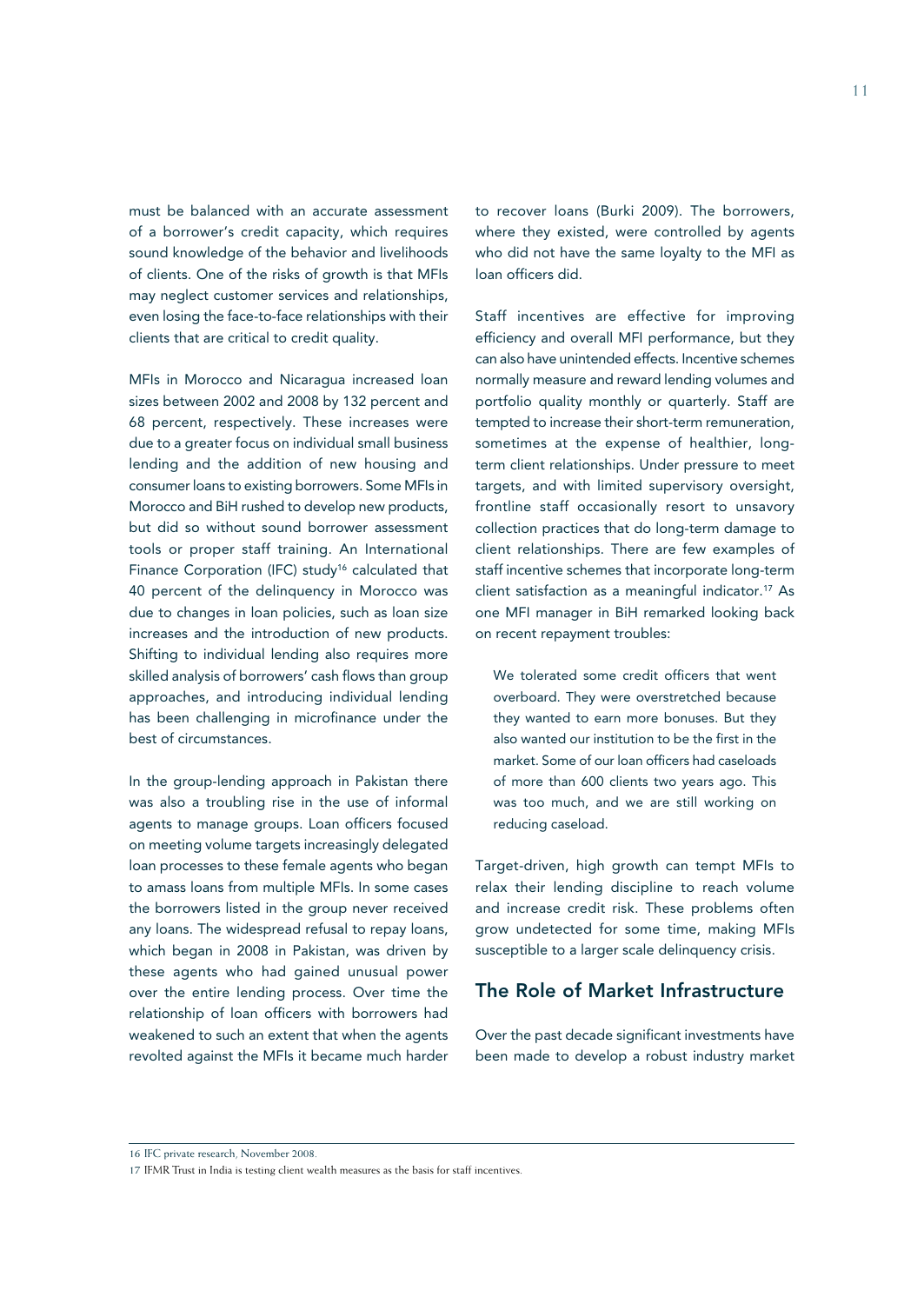

India is home to the fastest growing MFIs in the world. A net 8.5 million active borrowers were added in the fiscal year ending March 2009. Within India there is considerable debate about whether a repayment crisis is possible. At the December 2009 Srijan investors conference panelists debated "Microfinance and Sub-Prime: Is the Comparison Real?" There is no evidence in asset quality data of any widespread repayment crisis in the fiscal year that ended in March 2009. Nevertheless, a number of industry analysts have highlighted industry vulnerabilities.



*Source*: MIX panel data.

What is the extent of multiple borrowing? India is a huge market with a low total penetration rate, but half of all MFI lending is in only three of India's 28 states and further concentrated within those three states. The levels of multiple borrowing from formal sources go up even higher if the loans of the large-scale self-help group systems are factored in. A recent delinquency outbreak in one part of Karnataka State in early 2009 occurred in towns where more than half a dozen MFIs were lending. At the same time, efforts are underway to push expansion into underserved regions. This geographic diversification may reduce the levels of lending concentration and possibly mitigate some risks. Recognizing the need, some of India's largest MFIs have recently formed an association that aims to invest in a credit bureau and enforce caps on the number of loans and amounts MFIs can lend to any individual.

Is institutional capacity overstretched? Indian MFIs are subject to significant scrutiny from their private equity investors who often undertake more rigorous due diligence than many donor- or government-funded investments. At the same time, the growth is unprecedented. Since 2005 Indian MFIs have grown their total staff numbers more than fourfold, adding nearly 20,000 net new staff in 2008 alone, according to MIX data. The founder of one of India's leading rating agencies recently noted that his team finds branches where trainee managers are training fresh staff.ª Growth is still heavily driven by the largest five organizations, but the next 10 largest MFIs are also growing fast.

Are MFIs losing credit discipline? Indian MFIs rely on group lending and have not ventured into new loan products on a large scale. There are reports of sharp rises in loan sizes in some places, as well as increasing loan officer caseloads, and the use of agents to organize groups (Srinivasan 2009). CRISIL Ratings<sup>b</sup> notes a link between growth pressures and loosening credit standards, such as reduced waiting time for loans, no longer staggering initial loan disbursements among group members, and fewer post-disbursement borrower checks. However, the most recent industry data from March 2009 continued to show solid asset quality.

Views within India on vulnerabilities in microfinance vary widely. One MFI manager commented on the recent troubles in Karnataka State, "These are external disturbances that do not change the underlying credit quality or the credit behavior of the consumers" (Srinivasan 2009). The CRISIL report strikes a more cautionary note, "MFIs risk management practices have weakened over the past couple of years on account of a shift in focus towards business growth and network expansion…. The overall asset quality of MFIs is healthy; however, this is expected to decline marginally."

*Notes:*

a. Statement by Sanjay Sinha, managing director of M-CRIL, 27 October 2009, New Delhi at the Microfinance India Summit. b. http://www.crisil.com/index.jsp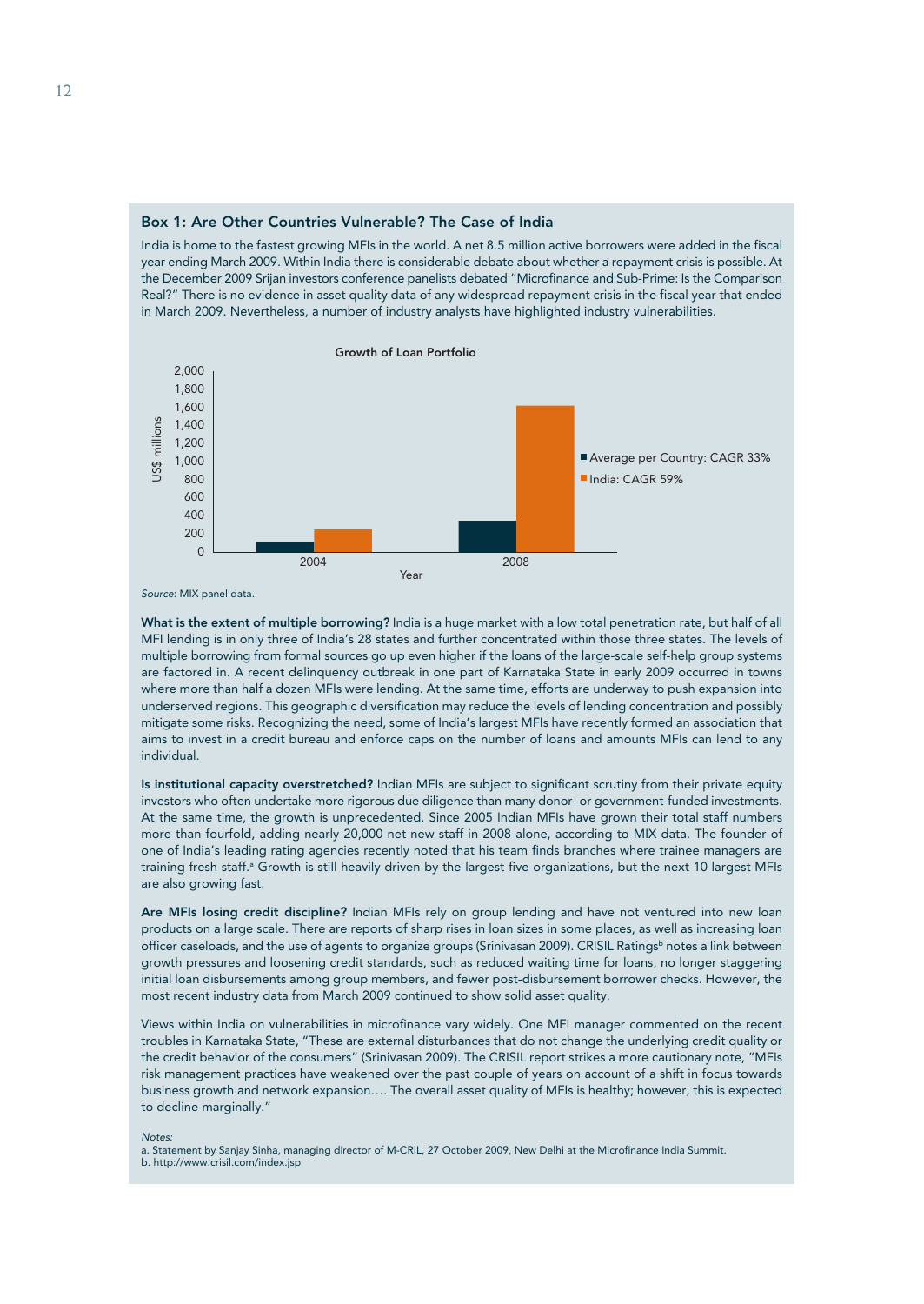infrastructure to provide investors and MFIs with accurate and timely information on microfinance performance. Reliable and comparable reporting on MFIs is essential to assess risks and opportunity. Market infrastructure investments include disclosure standards on financial performance, standards for external audits, external ratings, and credit information bureaus (CIBs). Social performance assessment tools are increasingly available and can offer insight into client satisfaction and can improve credit risk management. More progress and investment is needed, however, to keep pace with rapid changes in microfinance markets. Growth has exposed vulnerabilities in microfinance that market infrastructure initiatives must take into account in the future. A recent CGAP publication notes that "...MFIs operate with risks that investors need to be concerned about. Unfortunately, external audits, ratings, evaluations and even supervision often fail to identify the primary risk—faulty representation of portfolio quality..." (Christen and Flaming 2009).

External Audits. According to MIX, the quality of MFI audits improved as auditors familiarized themselves with the microfinance business and built their expertise in this growing market. A number of audit firms carved out specialty groups to service the MFI market. The presentation of MFI financial statements improved considerably, and over 250 MFIs now have financial audits compliant with International Financial Reporting Standards. Yet it is unreasonable to expect that financial audits alone can reliably assess the quality of MFI credit portfolios. Audits provide a professional review of financial statements, accounting policies, and internal control. But microfinance audits often do not include reconciliation of loan accounts with a meaningful sample of clients nor can audits adequately assess the underlying quality of many thousands (in some cases millions) of outstanding

loans. Essential as they are, audits did little to detect or mitigate the crises in our four focal countries. It is unlikely that standard audits would ever be able to provide warning of large-scale repayment crises in time.

Ratings. Ratings by mainstream financial sector rating agencies as well as by the four specialized microfinance rating agencies<sup>18</sup> have become common in microfinance. Collectively these agencies completed 450 microfinance ratings in 2008. The methodologies used by specialized rating agencies offer insightful assessments of MFI institutional performance. However, MFI ratings preceding the repayment crises in the four focal countries did not emphasize strongly enough the risks and vulnerabilities discussed in this paper. The ratings of two collapsed MFIs in Nicaragua and Morocco failed to identify weaknesses in lending methodology and internal controls. The ratings in BiH more consistently highlighted competition and multiple borrowing, but continued to give MFIs strong ratings, with the largest seven MFIs receiving A or A- ratings. A financial rating agency in Pakistan gave a BBB+/A-3 grade with a stable outlook to an MFI that, within 12 months, was in a serious repayment crisis.

Rating agencies should give more weight to business environment and market dynamics, but it is unlikely that standard ratings approaches can offer reliable advance warnings of deteriorations in portfolio quality. It is even more important for MFI managers and investors to step up their own due diligence to better assess credit and market risks.

Portfolio Testing. The limitations of standard audits and rating tools to provide advance warning of possible repayment crises mean it is increasingly important for MFIs and their investors to use additional portfolio quality assessment measures.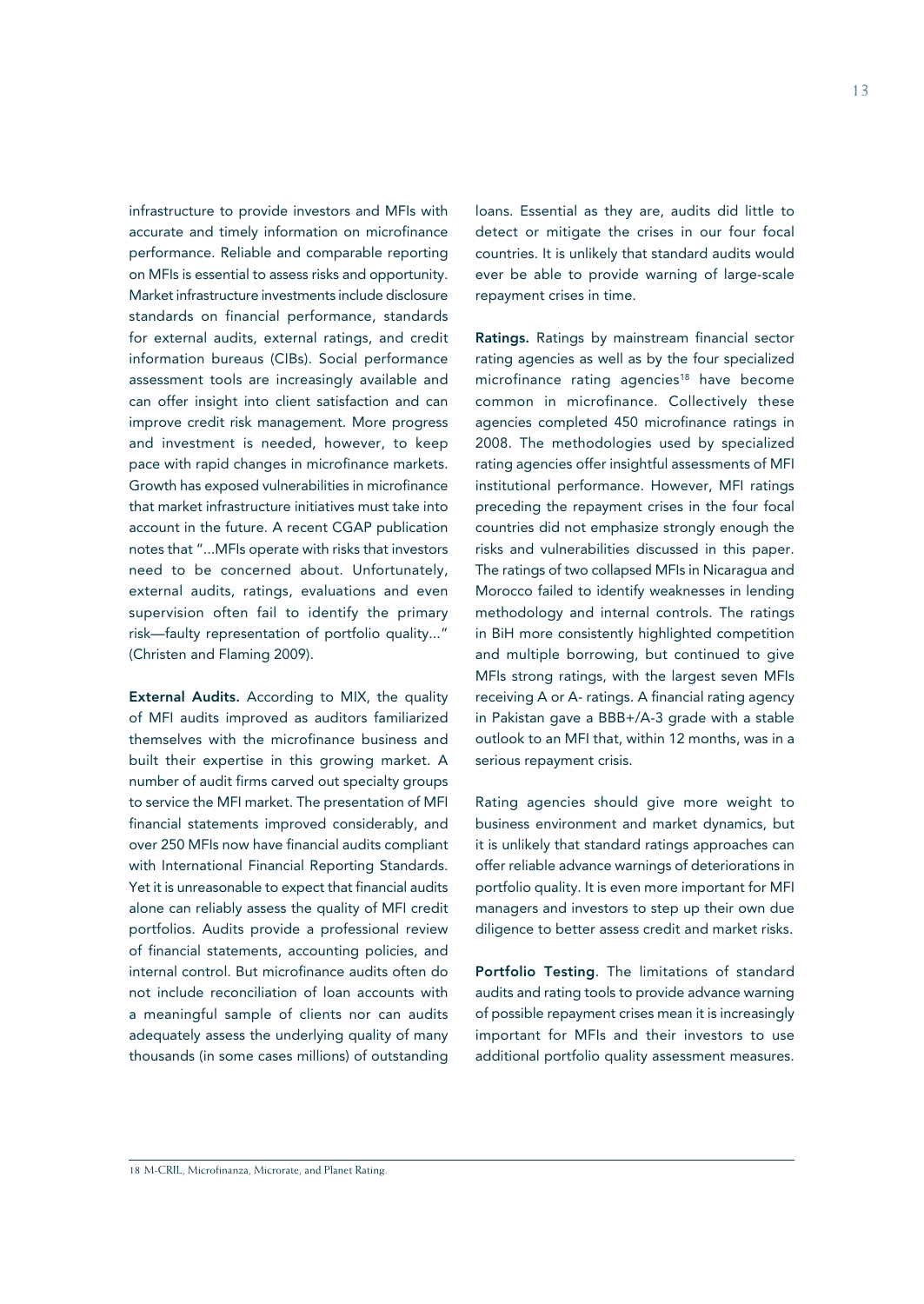More frequent use of portfolio testing tools, such as those developed by CGAP and MicroSave,<sup>19</sup> conducted by appropriately skilled teams would enhance confidence in microcredit portfolio quality reports. Rigorous portfolio reviews are not cheap, but they offer a tool to help mitigate risk and build robust institutions. In a growing microfinance industry with ever more at stake, the time has come for more widespread and regular use of such tools.

Credit Information Bureaus. CIBs, which provide credit histories of individual borrowers, are still new in microfinance, and only a handful of countries have well functioning CIBs serving the microfinance industry. In our four focal markets, only Nicaragua had well-functioning CIBs, but even Nicaragua was hampered by the separation of CIBs for regulated and nonregulated MFIs. In Pakistan only microfinance banks must submit data to a CIB but this leaves out nongovernmental organizations that still service the largest number of microfinance borrowers. Morocco and BiH began CIB projects in 2005, but they became operational only after the repayment crises had already started.

Almost without exception microfinance managers who have lived through repayment crises wish they had access to a well-functioning CIB much earlier. As one MFI leader in Nicaragua said, "Don't wait until the problems are there before putting a credit bureau in place." In our four countries precrisis attempts to strengthen CIBs were not effective, and it was only after the crises erupted that CIB initiatives have gained momentum as MFIs finally feel the need to make this investment. Experiences show that CIBs are no longer a luxury but are becoming essential for credit risk management. In increasingly competitive markets, CIBs provide critical information on clients' debt exposure and repayment behaviors that even the very best MFI cannot generate alone. CIBs create

the right kind of incentives for loan repayment, and they facilitate access to finance by building client credit histories. Even so, the benefits should not be overstated. CIBs are not a substitute for sound credit methodology or credit discipline. A CIB alone is not sufficient to prevent the dangers posed by reckless MFI behaviors.

# Conclusion: What Are the Lessons Microfinance Should Take from These Recent Repayment Crises?

This Focus Note sheds light on recent repayment crises affecting growing microfinance markets in Nicaragua, Morocco, BiH, and Pakistan. The case studies show that external forces, such as macroeconomic conditions, local politics and events, and contagion, can all affect the speed and spread of a delinquency crisis. However, these contextual factors, including the recent global economic recession, were not the primary causes of the repayment crises. Instead three kinds of vulnerabilities prevalent within these growing microfinance markets were at the heart of the problems: lending concentration and multiple borrowing, overstretched MFI capacity, and a loss of MFI credit discipline.

These four cases of repayment crises have arisen recently in what remains a wider microfinance success story. Microfinance has established that it can grow and sustain high asset quality and financial returns. It can attract social and commercial investors and offer valued services to large numbers of poor people. The growth of microfinance brings many welcome, indeed essential, benefits to the underserved poor.

Large-scale repayment crises, like the ones described in this paper, have been rare but they are not new in microfinance. There is a good historical track record of adaptation and response.

19 http://www.cgap.org/p/site/c/template.rc/1.9.36521/; http://www.microsave.org/toolkit/loan-portfolio-audit-toolkit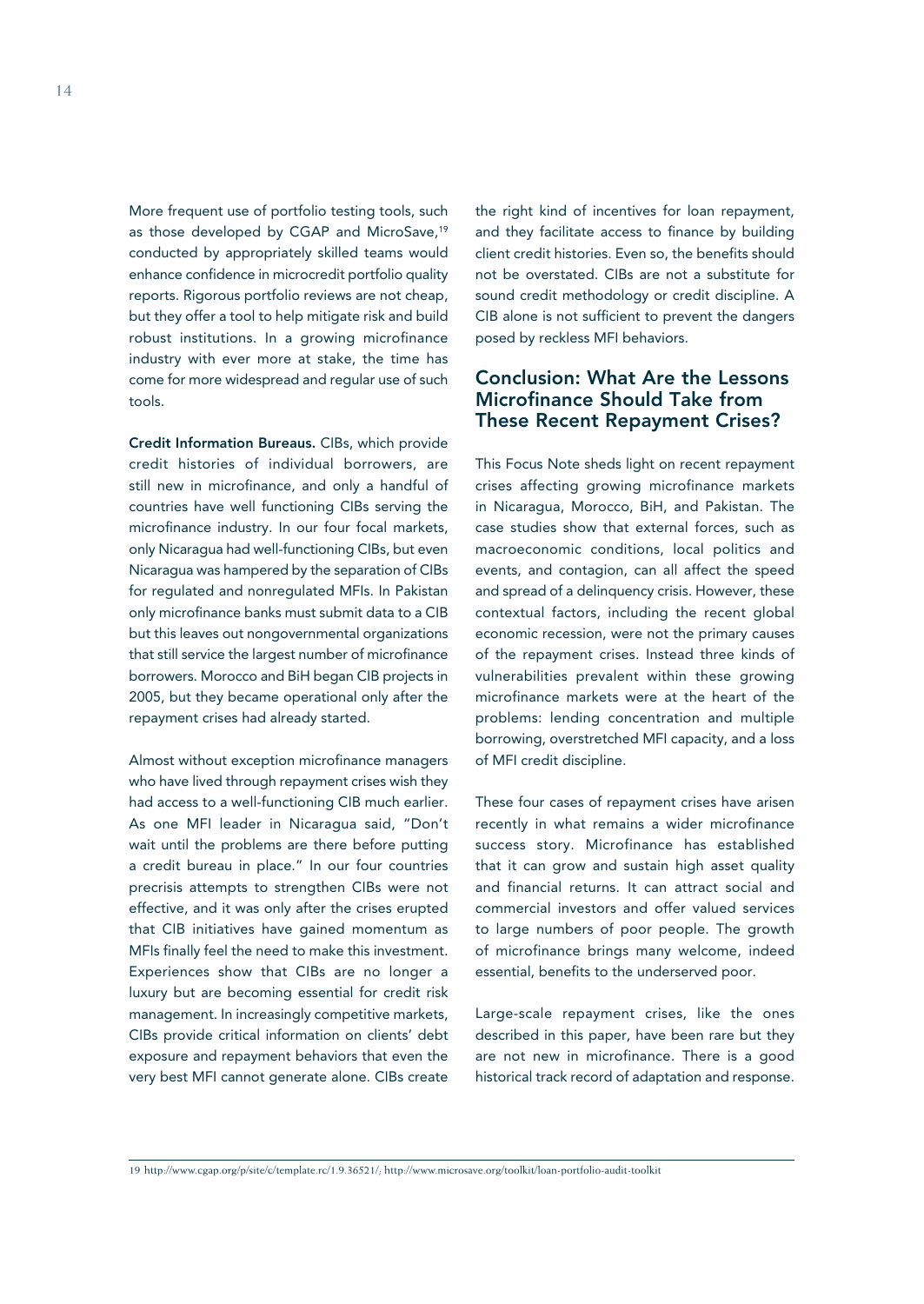Several high-profile markets, such as Bolivia, have experienced significant episodes of repayment problems.20 The response to these earlier crises ensured that the industry adapted to changing market conditions and client demands.

The four more recent crises discussed in this paper also offer lessons we can use to build a stronger microfinance industry in the years ahead. MFI managers, MFI investors, and policy makers should give more attention to the growth model of microfinance. In the first decade of this century, the focus was on expanding access to services. As a result, millions of clients have gained access to microcredit, thanks to high-growth institutions fuelled by abundant funds. In the next decade, the focus should be on sustainable growth. To help achieve this we offer three specific recommendations:

- In an increasingly competitive environment, MFIs should balance their growth objectives with the need to improve the quality of client services and ensure the long-term sustainability of client relationships. More emphasis will be needed to regularly assess client satisfaction and the behavioral dynamics of markets.
- Credit information bureaus are an essential component of the market infrastructure for microfinance. CIBs alone will not prevent

delinquency problems, but they are critical to improving credit risk management and to managing multiple borrowing. Their development and wide use should be accelerated on a global basis even before microfinance markets become highly competitive or over-concentrated.

• Financial access mapping through the provision of reliable information on the geographic and socioeconomic penetration of microfinance services would help identify both underserved and saturated markets. Such data provided on a regular, timely basis can help identify risks and opportunities in certain geographies, empowering MFI managers, investors, and regulators with useful information.

These recommendations on their own would strengthen the microfinance industry in many countries. But there is a wider lesson and call for action. The recent delinquency crises are a reminder that microfinance remains a risk management business. The microfinance industry can justifiably emphasize its strong historical financial and social performance. Yet new risks and challenges are being discovered as microfinance develops. MFI managers, investors, and regulators should look for and be open to discussions of these new risks and work to find the most appropriate mitigation measures.

20 Bolivia experienced a microfinance repayment crisis in 1999 following several years of rapid expansion.